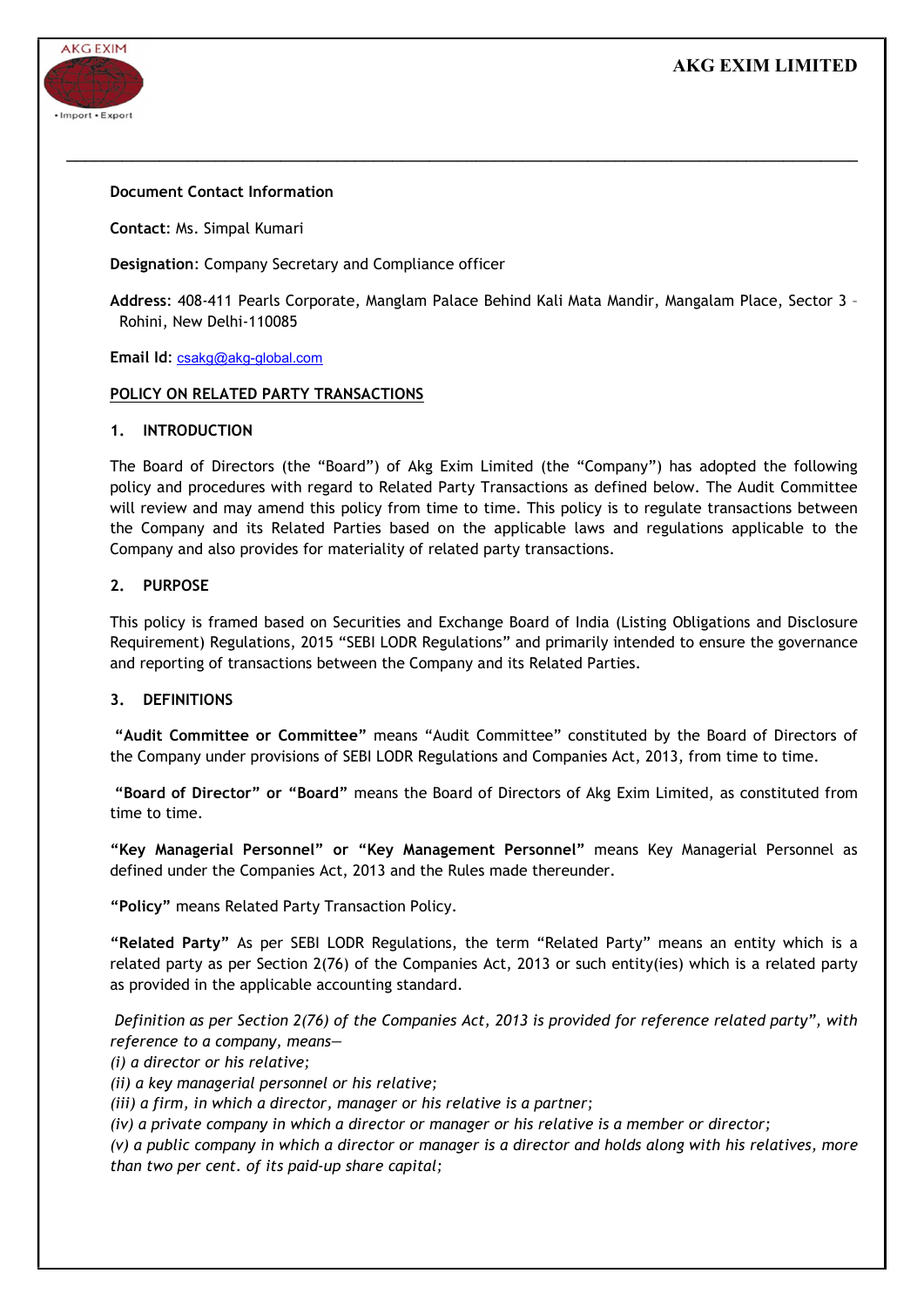# AKG EXIM LIMITED



 $\_$ (vi) any body corporate whose Board of Directors, managing director or manager is accustomed to act in accordance with the advice, directions or instructions of a director or manager;

(vii) any person on whose advice, directions or instructions a director or manager is accustomed to act: Provided that nothing in sub-clauses (vi) and (vii) shall apply to the advice, directions or instructions given in a professional capacity;

(viii) any body corporate which is—

(A) a holding, subsidiary or an associate company of such company;

(B) a subsidiary of a holding company to which it is also a subsidiary; or

(C) an investing company or the venturer of the company;";

Explanation.—For the purpose of this clause, "the investing company or the venturer of a company" means a body corporate whose investment in the company would result in the company becoming an associate company of the body corporate.

(ix) such other person as may be prescribed;

(a) a director other than an independent director or key managerial personnel of the holding company or his relative with reference to a company, shall be deemed to be a related party;

"Related Party Transaction" : means a transfer of resources, services or obligations between a listed entity and a related party, regardless of whether a price is charged and a "transaction" with a related party shall be construed to include a single transaction or a group of transactions in a contract:

Provided that this definition shall not be applicable for the units issued by mutual funds which are listed on a recognised stock exchange(s);

## 4. POLICY

Subject to provisions of SEBI LODR Regulations, all Related Party Transactions must be reported to the Audit Committee for its approval in accordance with this Policy. However, the Audit Committee may in accordance with the provisions of law may grant omnibus approval for any related party transaction as it deems fit. Such delegation by Audit Committee shall comply with the following:

a) The Audit Committee shall lay down the criteria for granting the omnibus approval in line with the policy on Related Party Transactions of the company and such approval shall be applicable in respect of transactions which are repetitive in nature.

b) The Audit Committee shall satisfy itself the need for such omnibus approval and that such approval is in the interest of the company;

c) Such omnibus approval shall specify (i) the name/s of the related party, nature of transaction, period of transaction, maximum amount of transaction that can be entered into, (ii) the indicative base price / current contracted price and the formula for variation in the price if any and (iii) such other conditions as the Audit Committee may deem fit;

d) Provided that where the need for Related Party Transaction cannot be foreseen and aforesaid details are not available, Audit Committee may grant omnibus approval for such transactions subject to their value not exceeding Rs.1 crore per transaction.

 e) Audit Committee shall review, at least, on a quarterly basis, the details of RPTs entered into by the company pursuant to each of the omnibus approval given.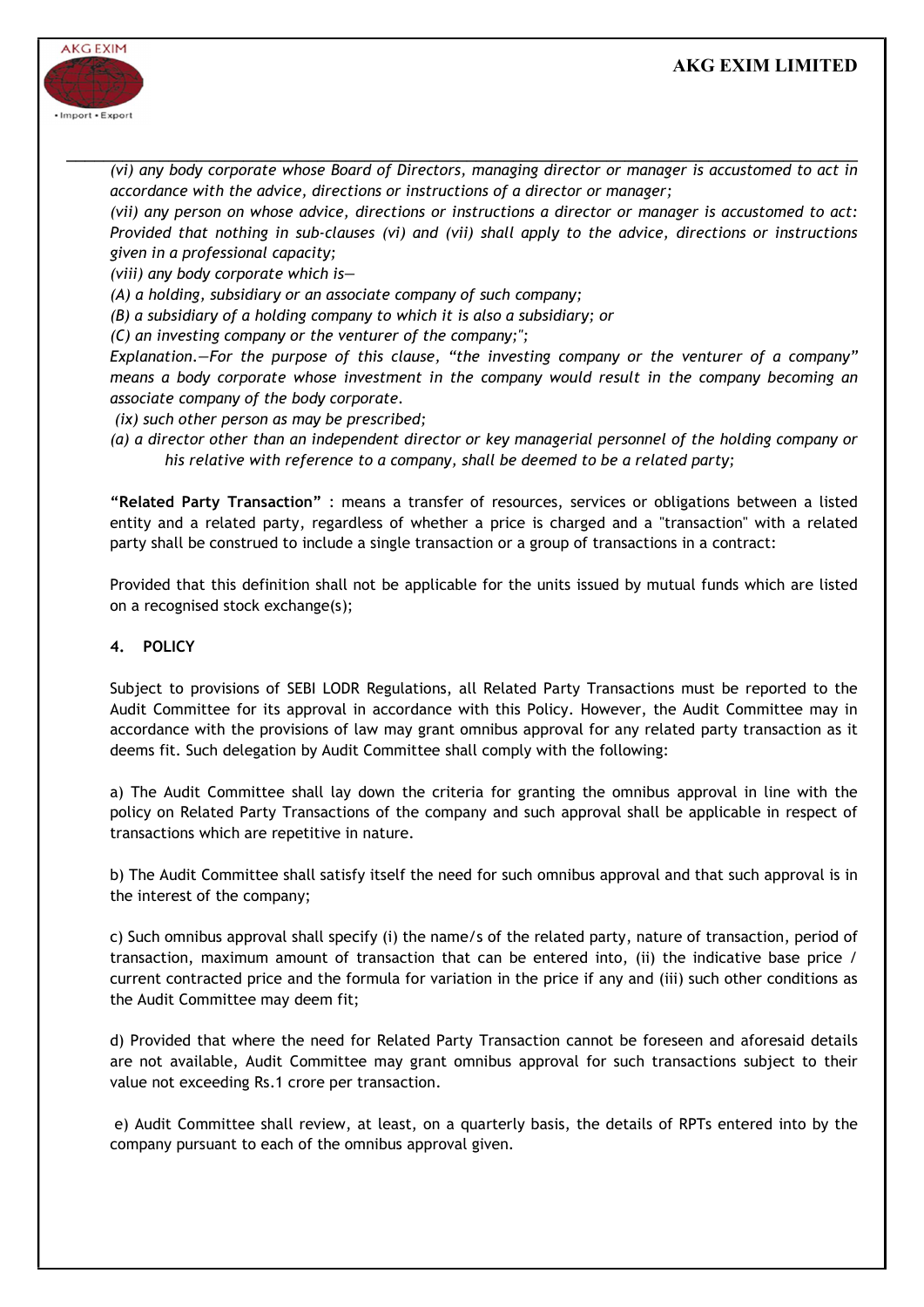

 $\_$  f) Such omnibus approvals shall be valid for a period not exceeding one year and shall require fresh approvals after the expiry of one year.

# 4.1 Identification of Potential Related Party Transactions

Each director and Key Managerial Personnel is responsible for providing Notice to the Company Secretary of any potential Related Party Transaction involving him/her or his or her relative, including any additional information about the transaction that the Board/Audit Committee may request, for being placed before the Audit Committee and the Board. The Board shall record the disclosure of Interest and the Audit Committee will determine whether the transaction does, in fact, constitute a Related Party Transaction requiring compliance with this policy. The Company strongly prefers to receive such notice of any potential Related Party Transaction well in advance so that the Audit Committee has adequate time to obtain and review information about the proposed transaction.

# 4.2 Review and Approval of Related Party Transactions

Subject to the foregoing, every Related Party Transaction shall be subject to the prior approval of the Audit Committee. Any member of the Committee who has a potential interest in any Related Party Transaction will abstain from discussion and voting on the approval of the Related Party Transaction.

To review a Related Party Transaction, the Committee will be provided with all relevant material information of the Related Party Transaction, including the terms of the transaction, the business purpose of the transaction, the benefits to the Company and to the Related Party, and any other relevant matters. The information provided shall specifically cover the following:

- i. the name of the related party and nature of relationship;
- ii. the nature, duration of the contract and particulars of the contract or arrangement;
- iii. the material terms of the contract or arrangement including the value, if any;
- iv. any advance paid or received for the contract or arrangement, if any;
- v. the manner of determining the pricing and other commercial terms, both included as part of contract and not considered as part of the contract;
- vi. whether all factors relevant to the contract have been considered, if not, the details of factors not considered with the rationale for not considering those factors;
- vii. the persons/authority approving the transaction; and
- viii. any other information relevant or important for the Committee to take a decision on the proposed transaction.

In determining whether to approve a Related Party Transaction, the Committee will consider the following factors, among others, to the extent relevant to the Related Party Transaction:

i. Whether the terms of the Related Party Transaction are fair and on arm's length basis to the Company and would apply on the same basis if the transaction did not involve a Related Party;

ii. Whether there are any undue compelling business reasons for the Company to enter into the Related Party Transaction and the nature of alternative transactions, if any;

iii. Whether the Related Party Transaction would affect the independence of the directors/KMP;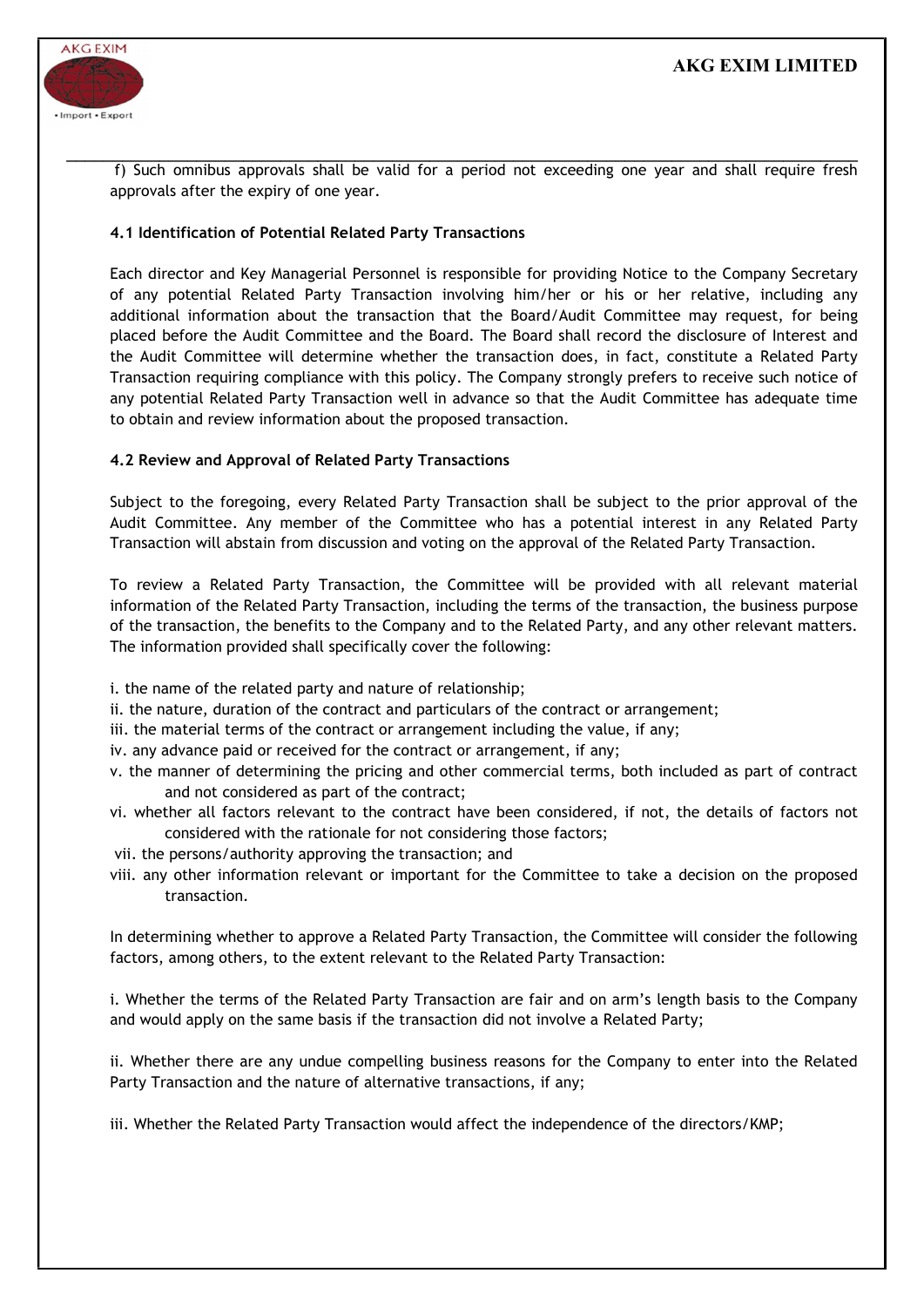

 $\_$ iv. Whether the proposed transaction includes any potential reputational risk issues that may arise as a result of or in connection with the proposed transaction;

v. Where the ratification of the Related Party Transaction is allowed by law and is sought from the Committee, the reason for not obtaining the prior approval of the Committee and the relevance of business urgency and whether subsequent ratification would be detrimental to the Company; and

vi. Whether the Related Party transaction would present an improper conflict of interest for any director or Key Managerial Personnel of the Company, taking into account the size of the transaction, the overall financial position of the director, Executive Officer or other Related Party, the direct or indirect nature of the director's, Key Managerial Personnel's or other Related Party's interest in the transaction and the ongoing nature of any proposed relationship and any other factors the Board/Committee deems relevant.

If the Committee determines that a Related Party Transaction should be brought before the Board, or if the Board in any case elects to review any such matter or it is mandatory under any law for Board to approve the Related Party Transaction, then the Board shall consider and approve the Related Party Transaction and the considerations set forth above shall apply to the Board's review and approval of the matter, with such modification as may be necessary or appropriate under the circumstances.

All the Material Related Party Transactions shall require approval of the shareholders through special resolution and the Related Parties shall abstain from voting on such resolution.

All the Transactions, other than the Material Related Party Transaction, with the related parties which are not in the Ordinary Course of Business and at Arms' Length Basis shall also require the approval of the Board/ shareholders through special resolution as per the requirements of the Companies Act 2013 and such Related Parties shall abstain from voting on such resolution as per the provisions of the applicable law.

| Shareholders' Approval   | Approval by Special resolution for:<br>(a) Material Related Party Transactions<br>(b)Related Party Transactions not in<br>$\bullet$<br>Ordinary Course of Business or not on Arm's<br>length basis. |
|--------------------------|-----------------------------------------------------------------------------------------------------------------------------------------------------------------------------------------------------|
| Board Approval           | Related Party Transactions referred by<br>Audit Committee for approval of the Board<br>to be considered<br>Related Party Transactions mandatorily to<br>$\bullet$<br>be approved by the Board       |
| Audit Committee Approval | All the Related Party Transactions subject<br>$\bullet$<br>to prior approval of the Audit Committee or<br>delegated, as per law.                                                                    |

# Policy Framework

### 4.3 Decision regarding transaction in ordinary course of business and on arm's length basis

The Audit Committee or the Board shall, in respect of the related party transactions referred to them for approval, shall after considering the materials placed before them, shall judge if the transaction is the ordinary course of business or at arm's length basis. In case the Audit Committee is not able to arrive at such a decision, the same shall be referred to the Board, which shall decide if the transaction is the